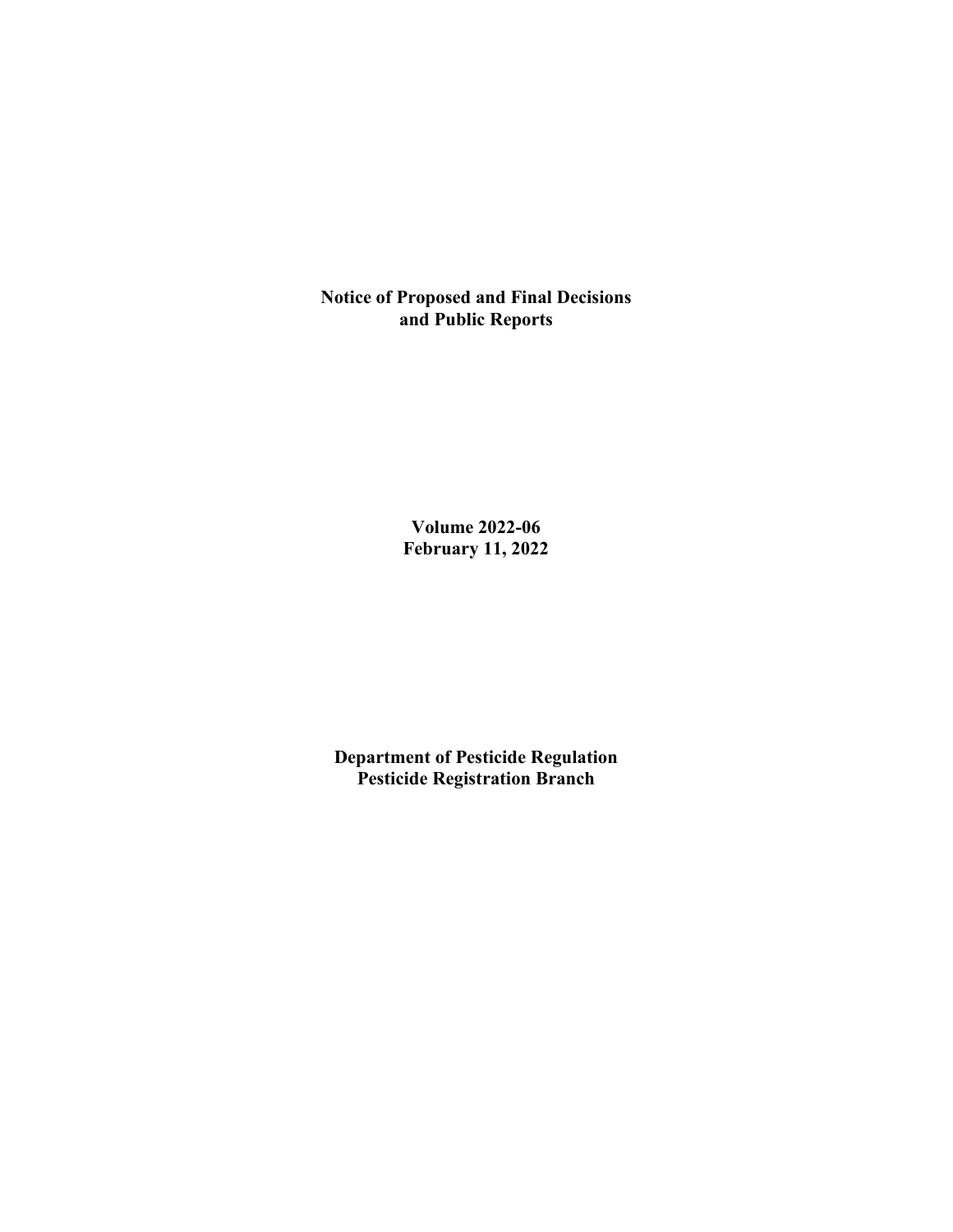# **NOTICE OF FINAL DECISIONS TO REGISTER PESTICIDE PRODUCTS AND WRITTEN EVALUATION**

Pursuant to Title 3, California Code of Regulations section 6255, the Director of the Department of Pesticide Regulation (DPR), files this Notice of Final Decisions to Register Pesticide Products with the Secretary of the Resources Agency for posting. This notice must remain posted for a period of 30 days for public inspection. Between the time DPR posts a proposed registration decision for public comment and DPR makes a final decision regarding the product, nonsignificant changes may be made to the product label (e.g., revising the product name, changing a master label to an end-use marketing label, correcting typographical errors). If the changes are not significant, DPR will not re-notice the product for public review and comment. However, if significant changes are made to the product label that substantially affect DPR's analysis on direct or indirect significant adverse environmental or human health impacts that can reasonably be expected to occur from the proposed decision, DPR will re-notice the product label for public review and comment.

In addition, for any product that is posted proposed to register as a conditional registration, the registrant may address the conditions of registration by providing the appropriate data or modifying the product label (e.g., remove use site, add "not for use in California" to a use site) during the posting period. If the registrant adequately addresses the conditions of registration during the posting period and the resulting change to the product label is not significant such that DPR must re-post the product label for review and public comment, DPR will post the product below, but will no longer have a "conditional" designation by the registration type.

For information about submitting a request for any documents related to this notice, please visit [https://www.cdpr.ca.gov/public\\_r.htm.](https://www.cdpr.ca.gov/public_r.htm)

To view the public report that was issued when the product was proposed for registration, click on the hyperlinked Tracking Number for the product.

## *Tracking Number with hyperlink to public report – (EPA Registration Number) Applicant / Brand Name*

[296538](https://www.cdpr.ca.gov/docs/registration/nod/public_reports/296538.pdf) - (67071 - 119) THOR GMBH C/O THOR SPECIALTIES, INC. ACTICIDE ICB 3 USE: BACTERICIDE, FUNGICIDE - FOR INDUSTRIAL USE TO CONTROL BACTERIA AND FUNGI IN MATERIALS SUCH AS POLYMERS, PAINTS AND COATINGS, INKS, INK COMPONENTS, BUILDING MATERIALS, AND CONCRETE ADMIXTURES TYPE: SECTION 3 REGISTRATION - ACTIVE INGREDIENT(S): 1,2-BENZISOTHIAZOLIN-3-ONE ZINC 2-PYRIDINETHIOL-1-OXIDE CAS NUMBER(S): 2634-33-5 , 13463-41-7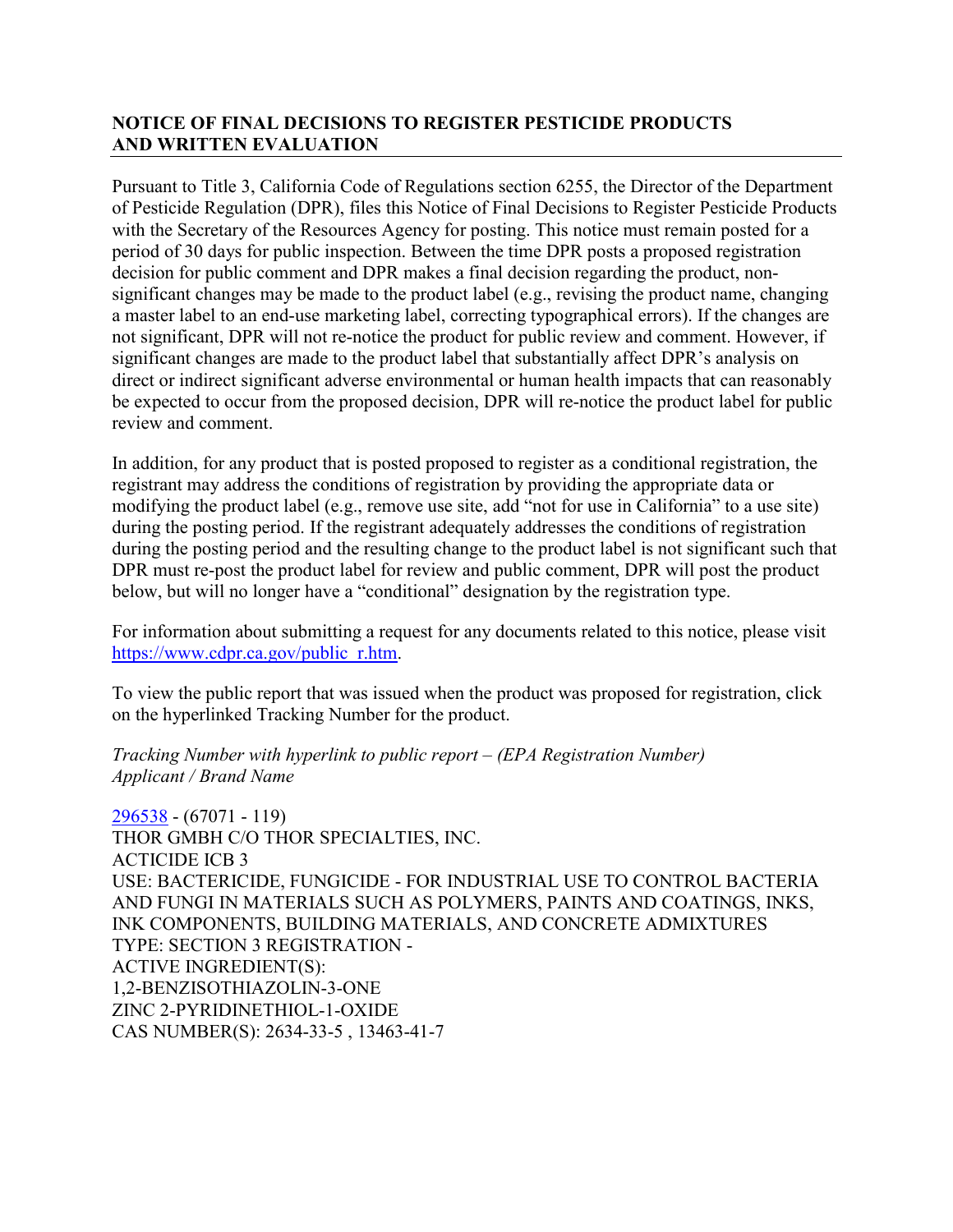**Notice of Final Decisions to Register (Continued) Page 2**

[295123](https://www.cdpr.ca.gov/docs/registration/nod/public_reports/295123.pdf) - (59639 - 243) VALENT U.S.A. LLC SENSTAR INSECTICIDE USE: INSECTICIDE - FOR THE CONTROL OF INSECTS SUCH AS APHIDS, SILVERLEAF WHITEFLY, AND GREENHOUSE WHITEFLY ON CROPS SUCH AS JERUSALEM ARTICHOKE, BROCCOLI, LEMON, ALMOND, ARUGULA, AND PLUM TYPE: SECTION 3 REGISTRATION - CONDITIONAL ACTIVE INGREDIENT(S): PYRIPROXYFEN SPIROTETRAMAT CAS NUMBER(S): 95737-68-1 , 203313-25-1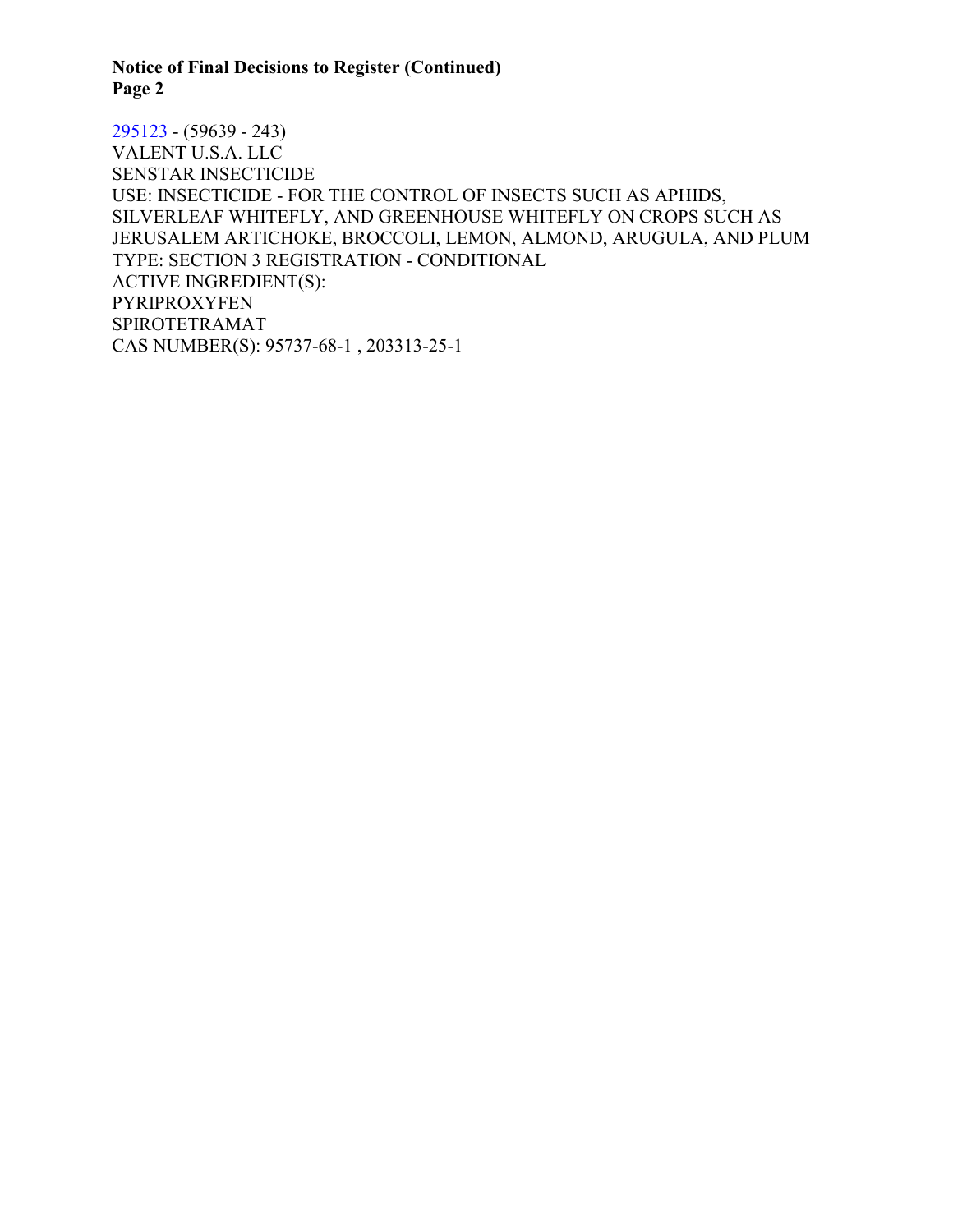# **Notice of Final Decisions to Register (Continued) Page 3**

### **Written Evaluation**

Pursuant to Title 3, California Code of Regulations section 6254, this notice includes a written evaluation of significant environmental points raised in comments submitted during the review and comment period required by Title 3, California Code of Regulations section 6253 for any of the products listed above.

## **DPR received no comments on the above listed products.**

*Original signed by Tulio Macedo 02/09/2022*

 Tulio Macedo, Chief Pesticide Registration Branch

Dated